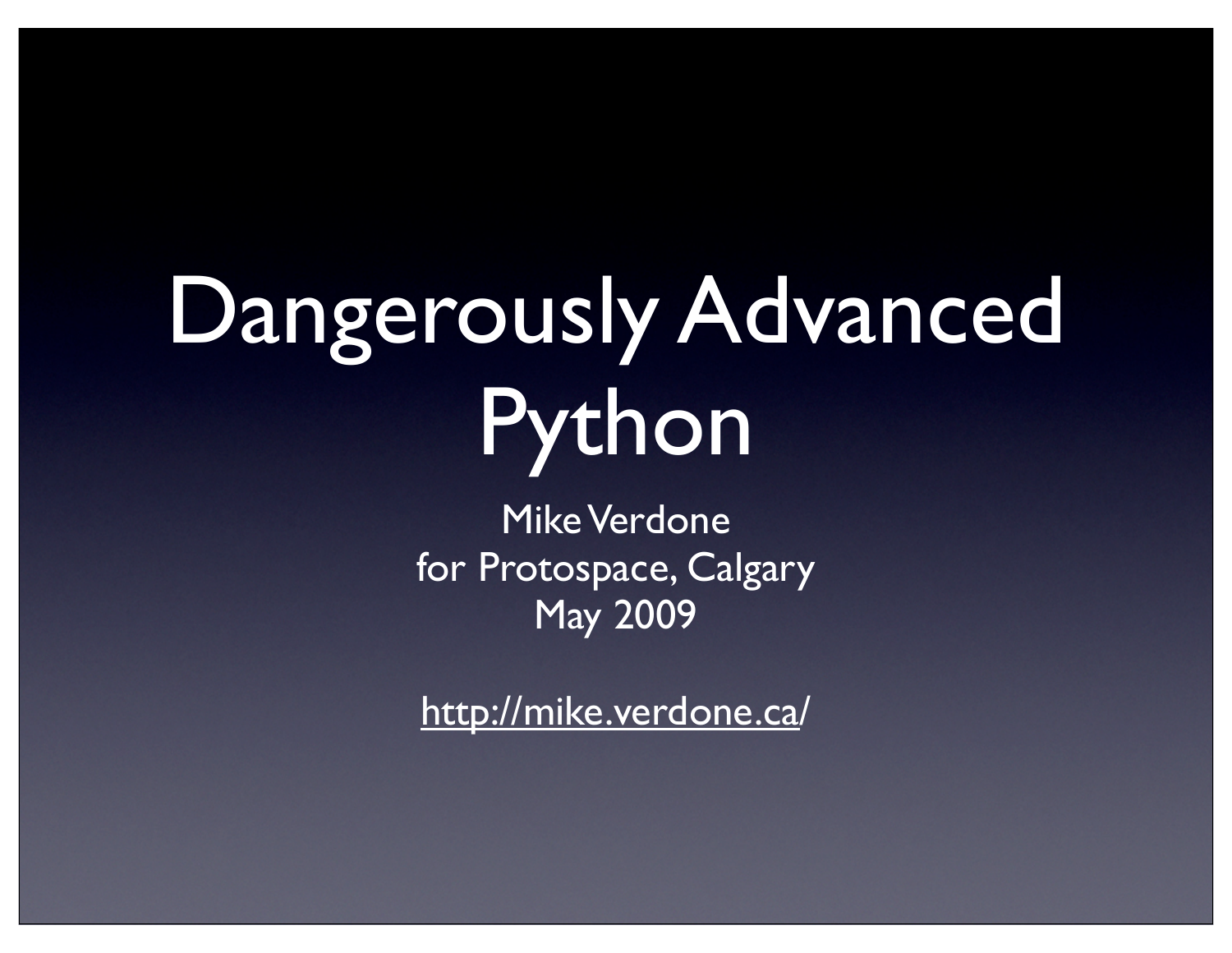## Introspection and Metaprogramming

- Introspection: Programs that can interrogate their own data structures and make decisions based on what they find.
- Metaprogramming: Programs that can modify themselves at runtime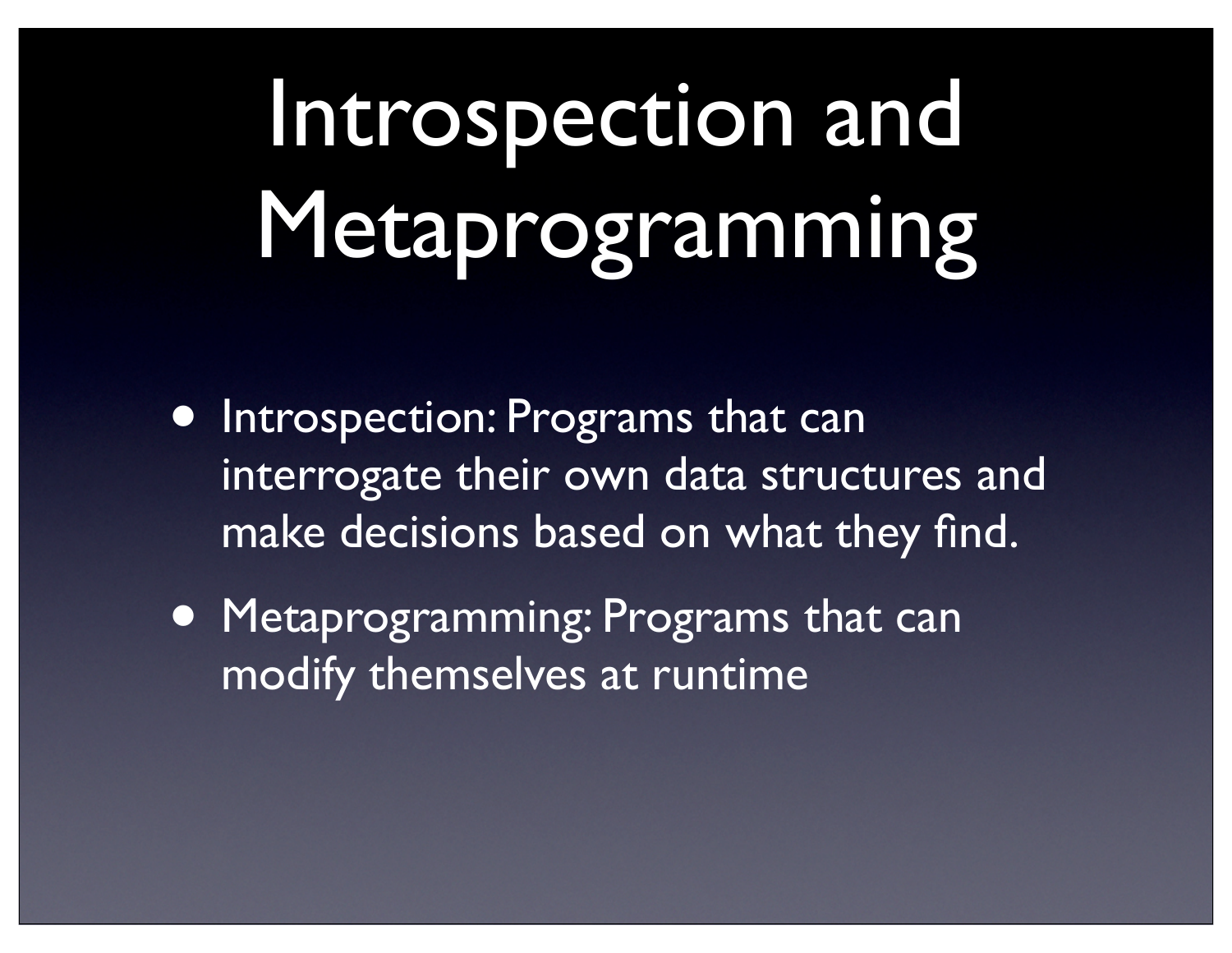#### Simple Introspection

• Python function **dir** returns a list of attribute names of an object:

#### >>> **dir("hello")**

['\_\_\_\_add\_\_\_', '\_\_\_\_\_\_\_\_class\_\_\_', '\_\_contains\_\_', '\_\_delattr ', '\_\_doc\_\_', '\_\_eq\_\_', '\_\_format\_\_', '\_ge\_\_', '\_getattribute\_', '\_\_getitem\_\_', '\_\_getnewargs\_\_', '\_\_getslice\_\_', ...]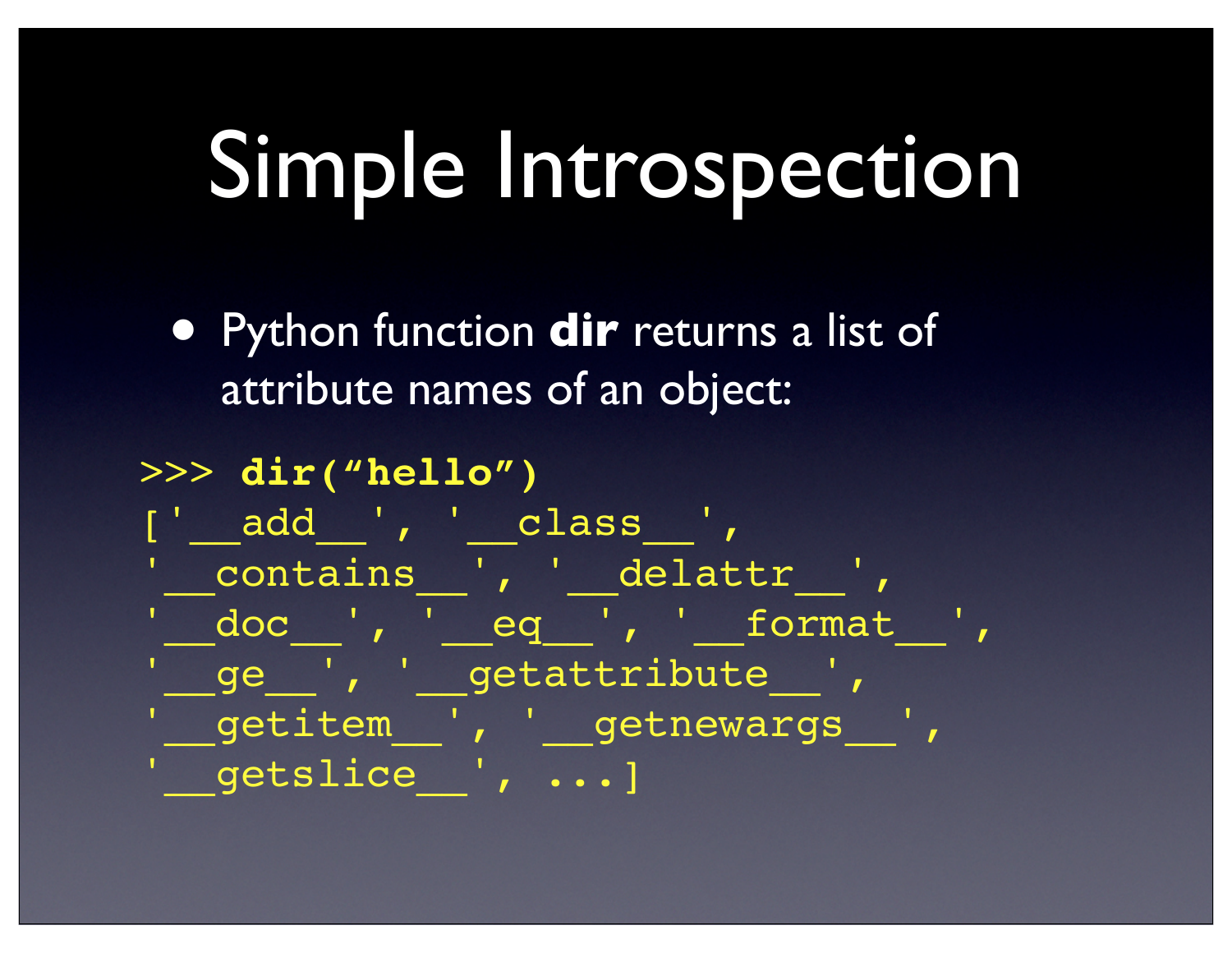### A Bad But Interesting Example

• Get a random method from an object and call it, hope for the best...

```
def randomCall(obj):
    all attrs = \lceil getattr(obj, attr_name) 
        for attr name in dir(obj)]
    all methods = \Gammaattr for attr in all attrs if callable(attr)]
    some method = random.choice(all methods)
    some method()
```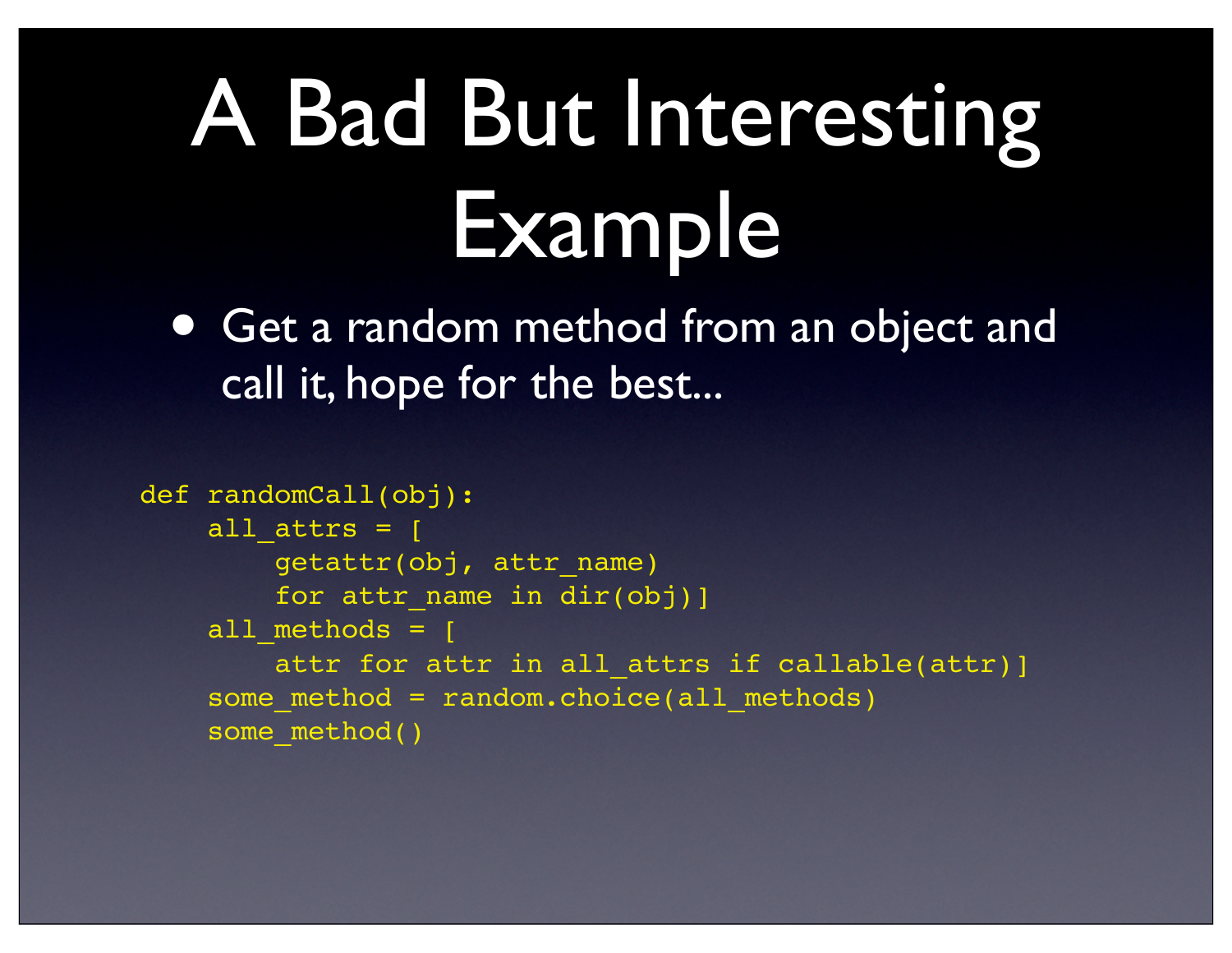## Python's Guts are Showing

- Everything is an object (including classes, functions, and methods)
- OO mechanics visible through *magic variables* and dictionaries
- Many of these are assignable...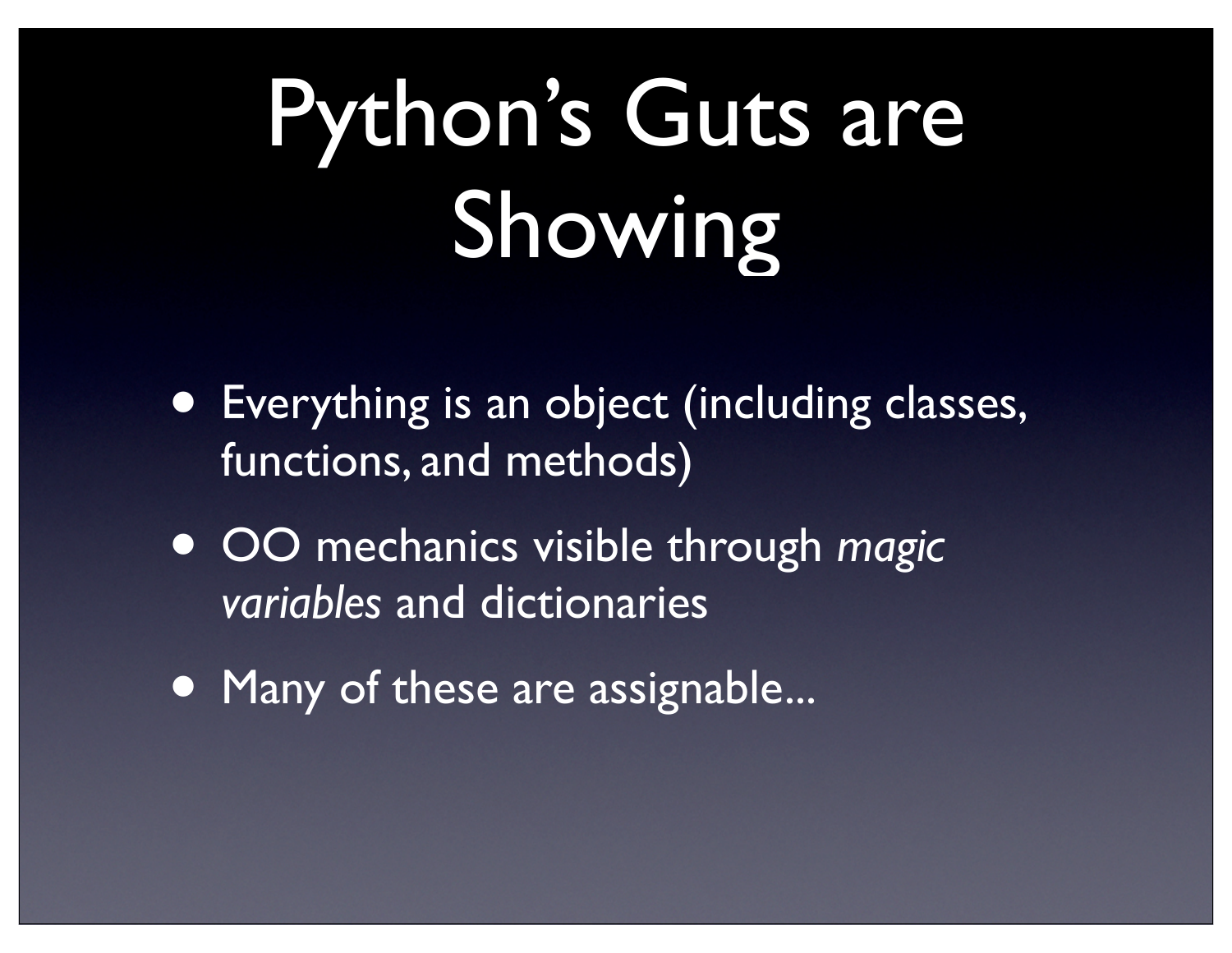## This is Fun and Dangerous

• Python gives you enough rope to hang yourself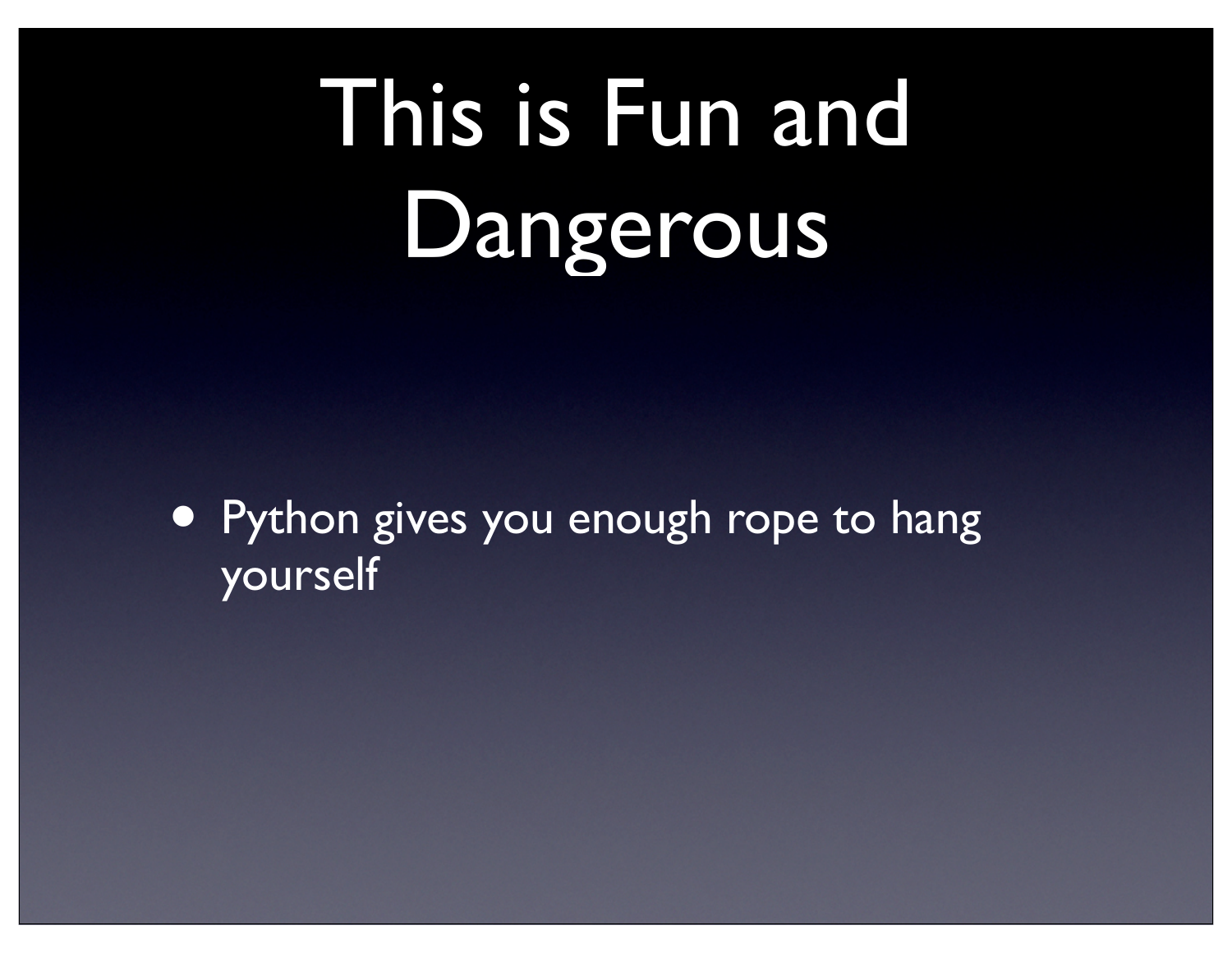#### Magic Variables

- Variables or methods surrounded by double underscores are magic
- Modifying them can alter things in very special ways
- At a Python prompt type help( $\langle$ type $\rangle$ ) and you will see many of them
	- type can be *int, dict, str,* etc.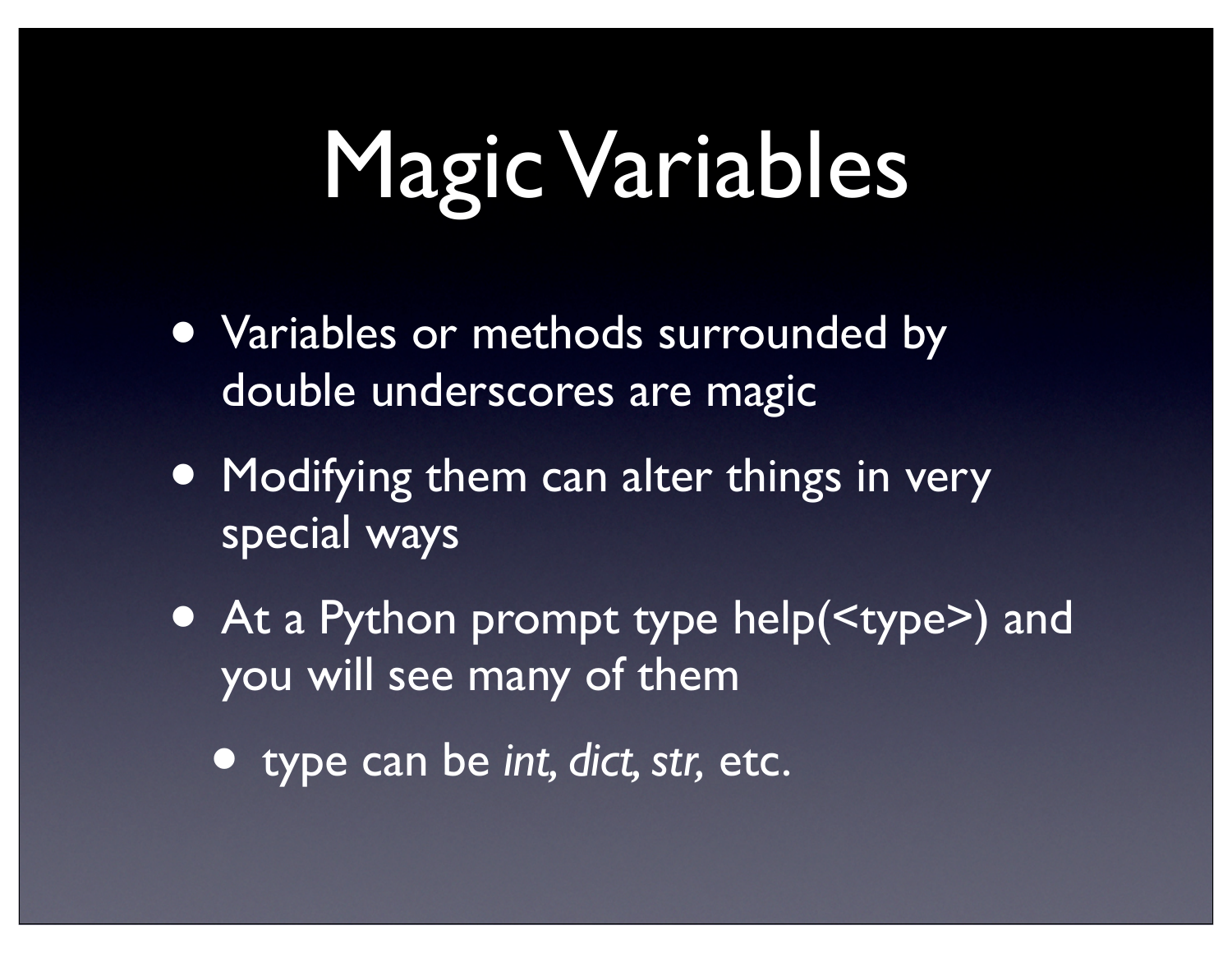#### \_\_getitem\_\_

- getitem controls what happens when you do a dictionary lookup on an object: **my\_object['key']**
	- setitem controls what happens when you set a dictionary item: **my\_object['key'] = 'asdf'**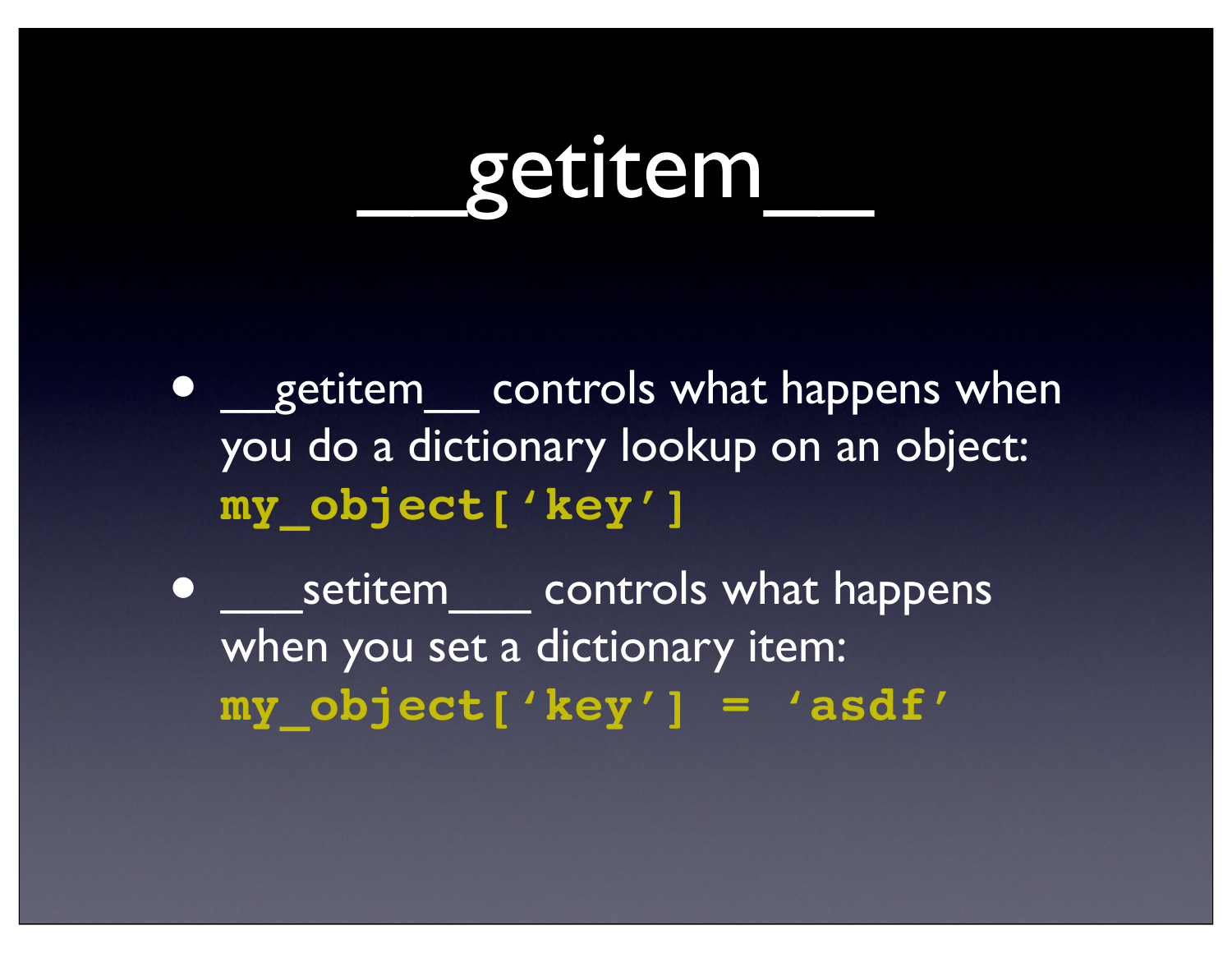## Wikipedia as a Python dict

import urllib2 import json # need python 2.6 for this library... import sys

```
class Wikipedia(object):
  def __getitem__(self, key):
     # All this junk gets the Wikipedia page text via HTTP
     data = urllib2.urlopen(
       'http://en.wikipedia.org/w/api.php?action=query'
       '&prop=revisions&titles=%s&rvprop=content&redirects'
       '&format=json' %(urllib2.quote(key))).read()
     return json.loads(data)['query']['pages'].values()[0] \
       ['revisions'][0]['*'].encode('ascii', 'replace')
```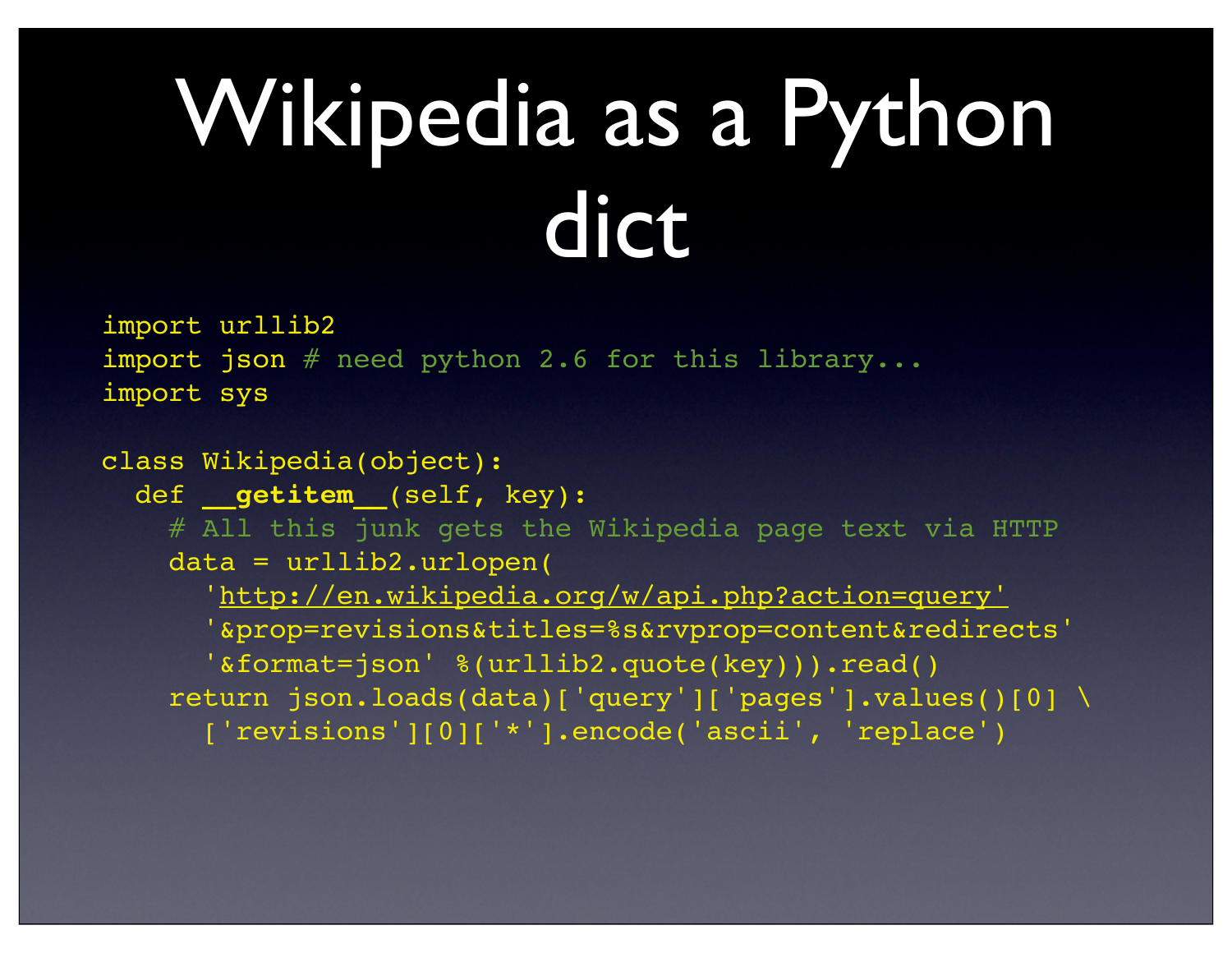#### It looks just like a dict...

wikipedia = Wikipedia()

# Look up 'hacker' and print it to the screen print wikipedia['hacker']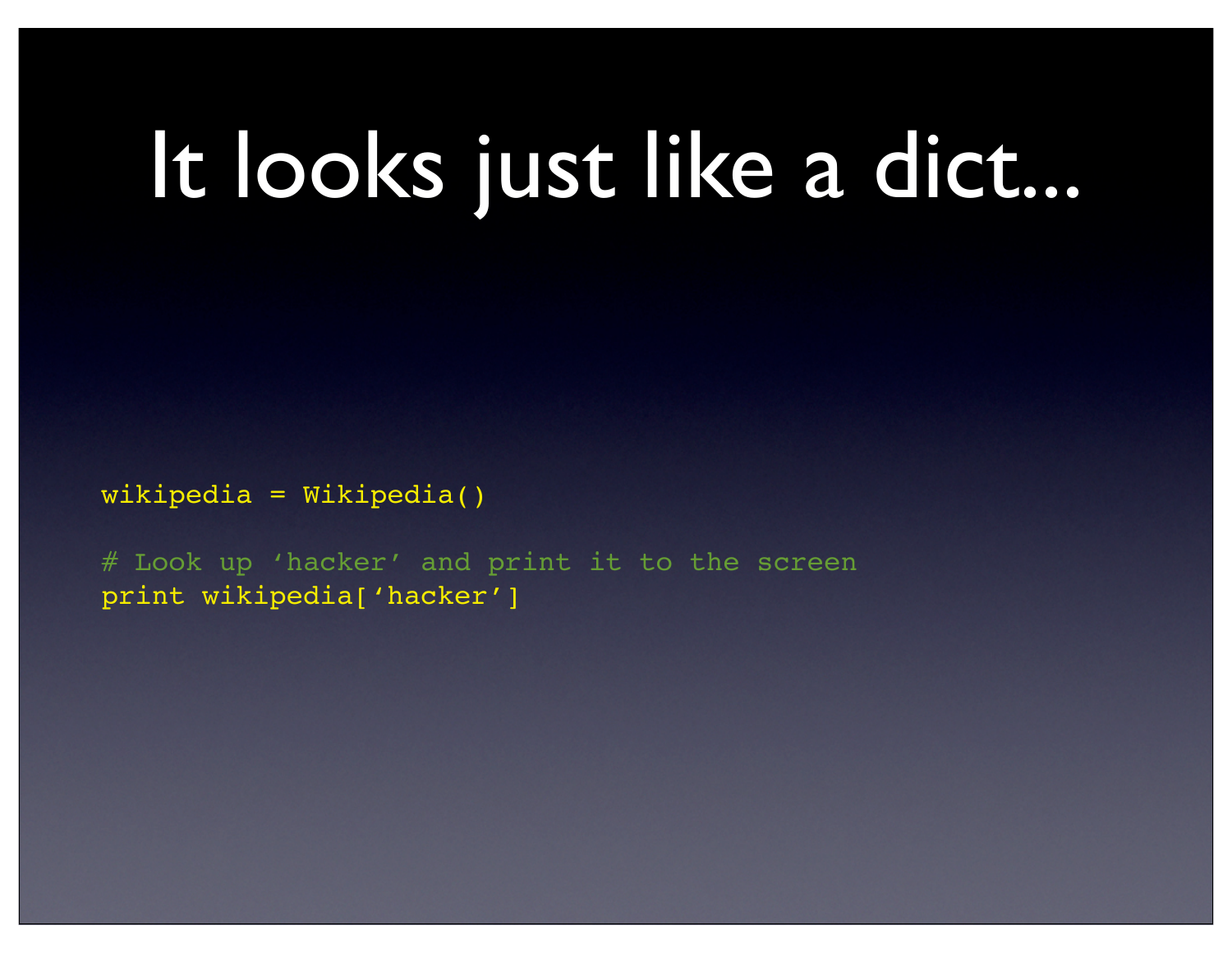## Make Everything Pythonic

- Using magic variables you can make all your interfaces look like normal Python objects
- You can hide method calls and make it easier for other programmers to use your stuff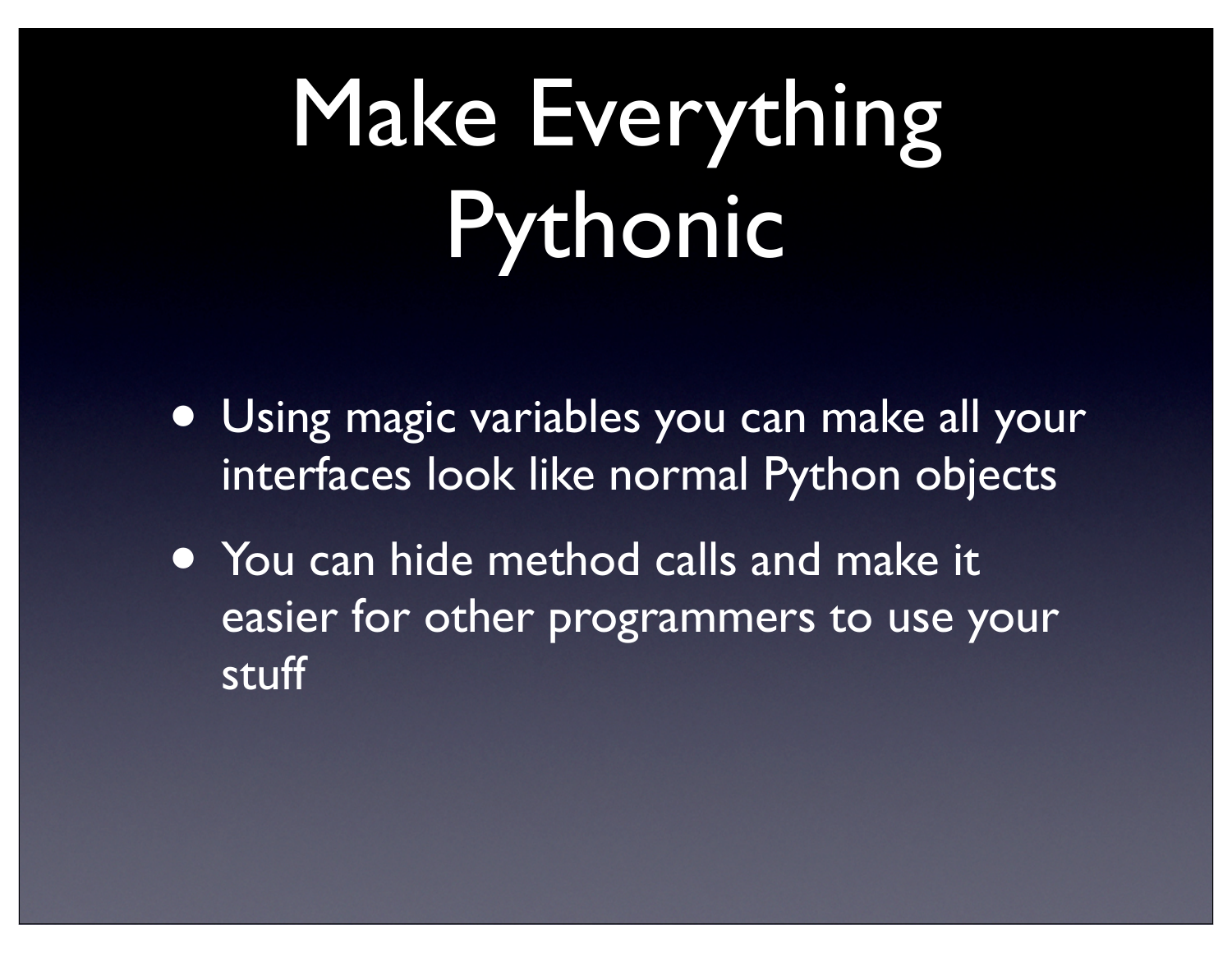# That was sort of a good idea

The following are more dangerous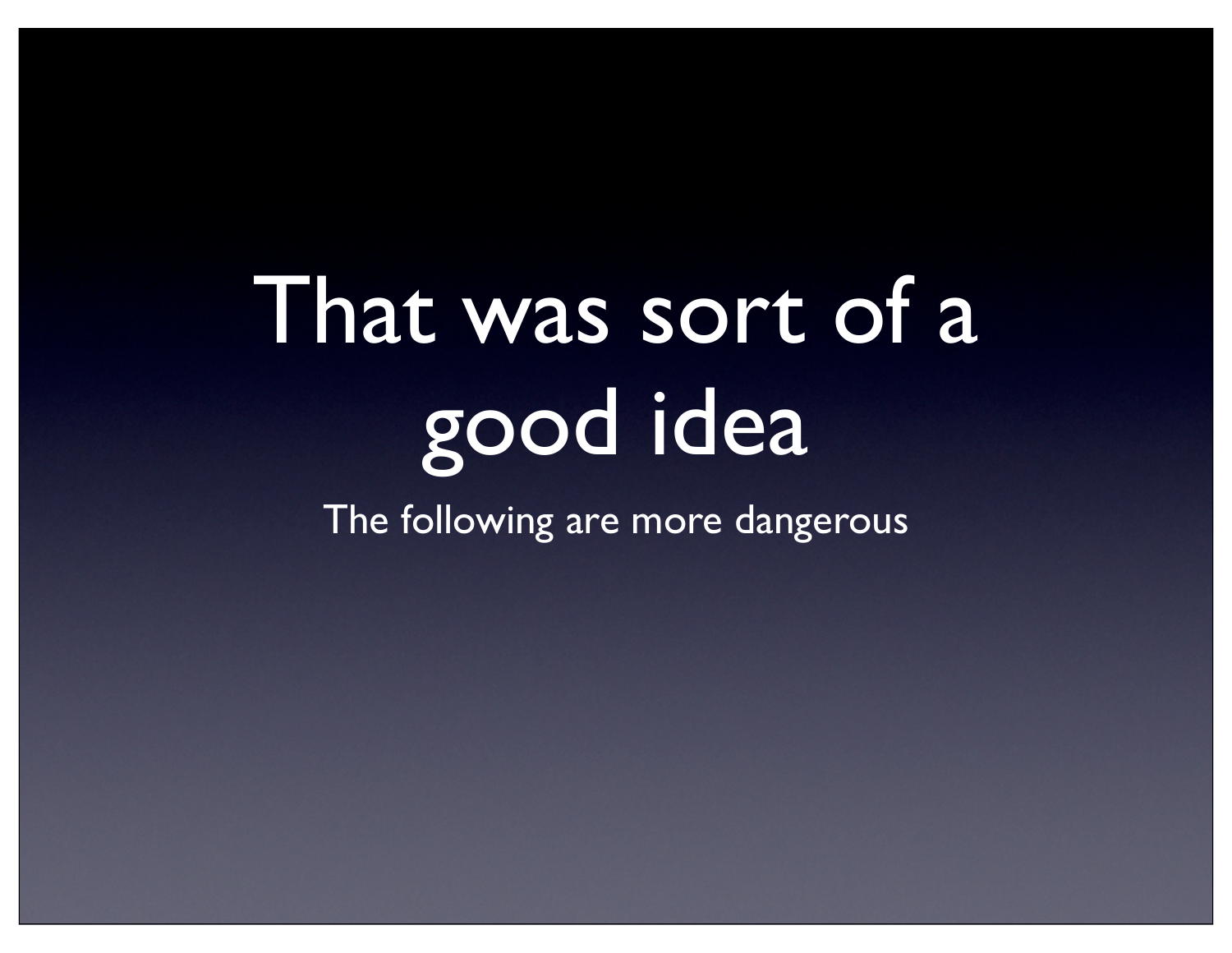#### Changing a Method at Runtime

class A(object): def a method(self): print "hello, I am an A!"

 $a = A()$ a.a method() #Calls a method

```
def patch method():
   print "I have been patched"
```

```
# Assign the function over the existing method
a.a_method = patch_method
```

```
# This calls patch method
a.a_method()
```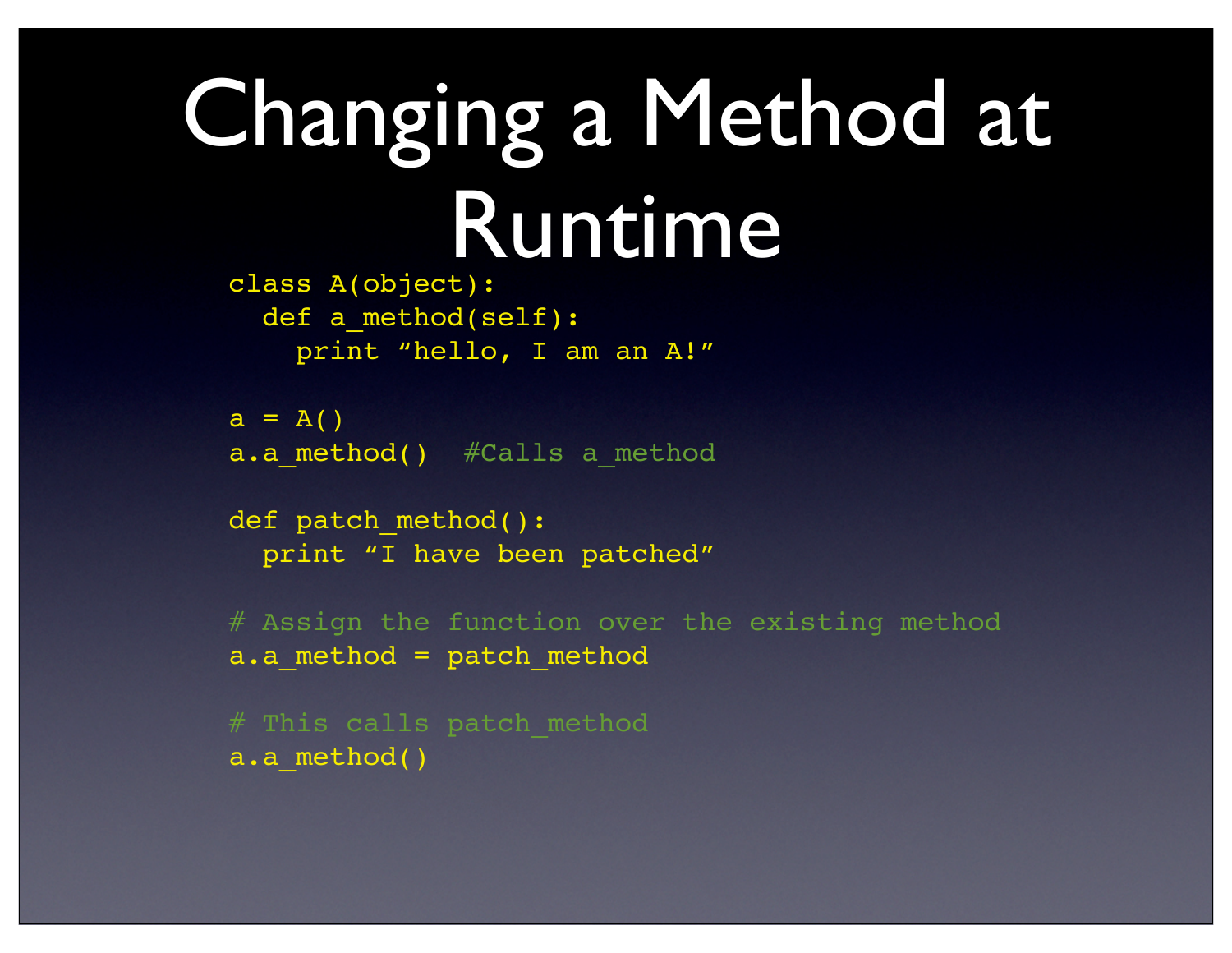#### How does that work?

- Every Python object has a dictionary of attributes
- The dictionary is called **dict**
- Even methods are assignable in this dictionary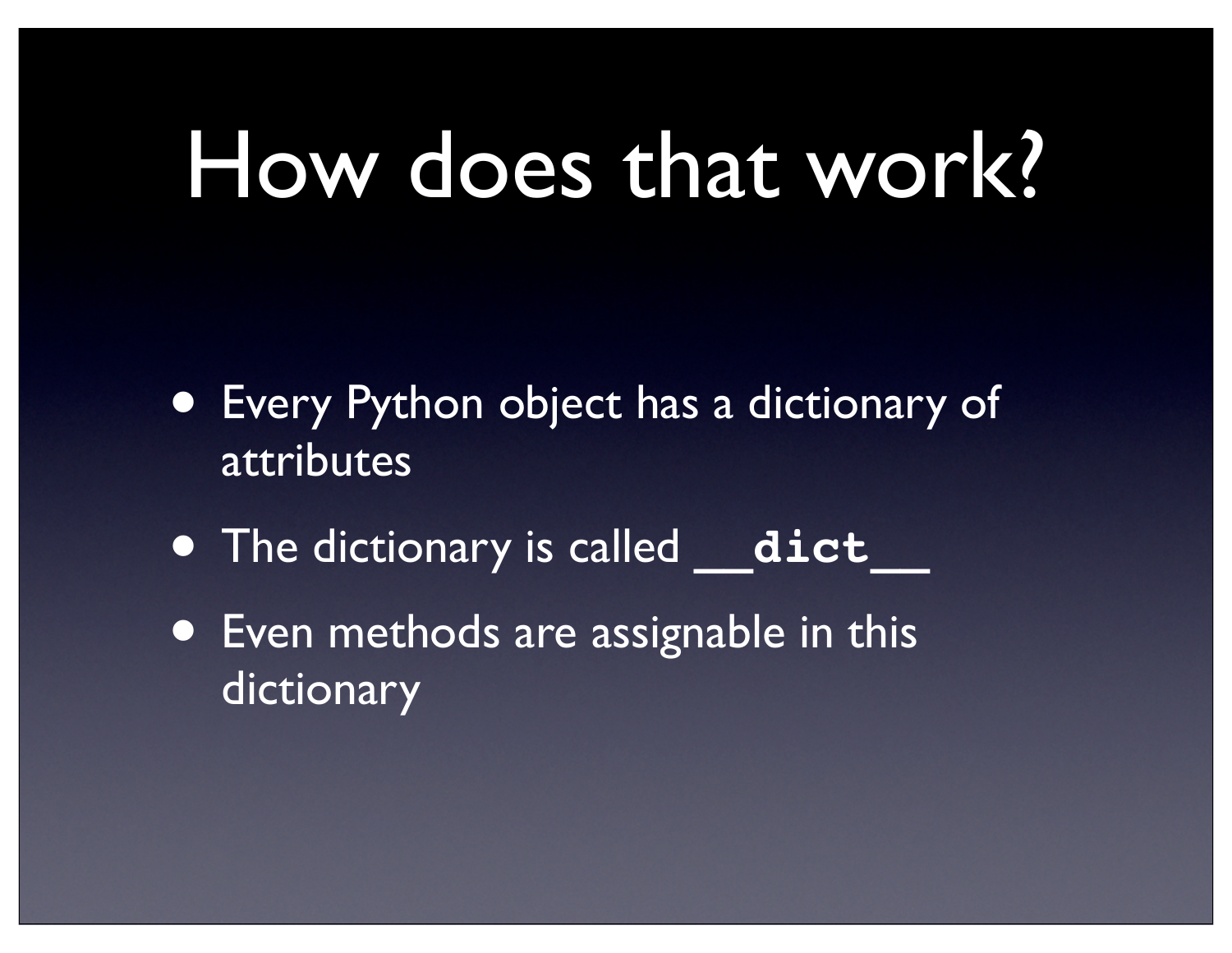#### Behind the scenes...

 $a = A()$ 

```
# First the dictionary is empty
print a. dict
=>=> {}
```
# After patching the patch method is in the dictionary a.a\_method = patch\_method print a. dict ==> {'a\_method': <function patch\_method at 0x8a7f0>}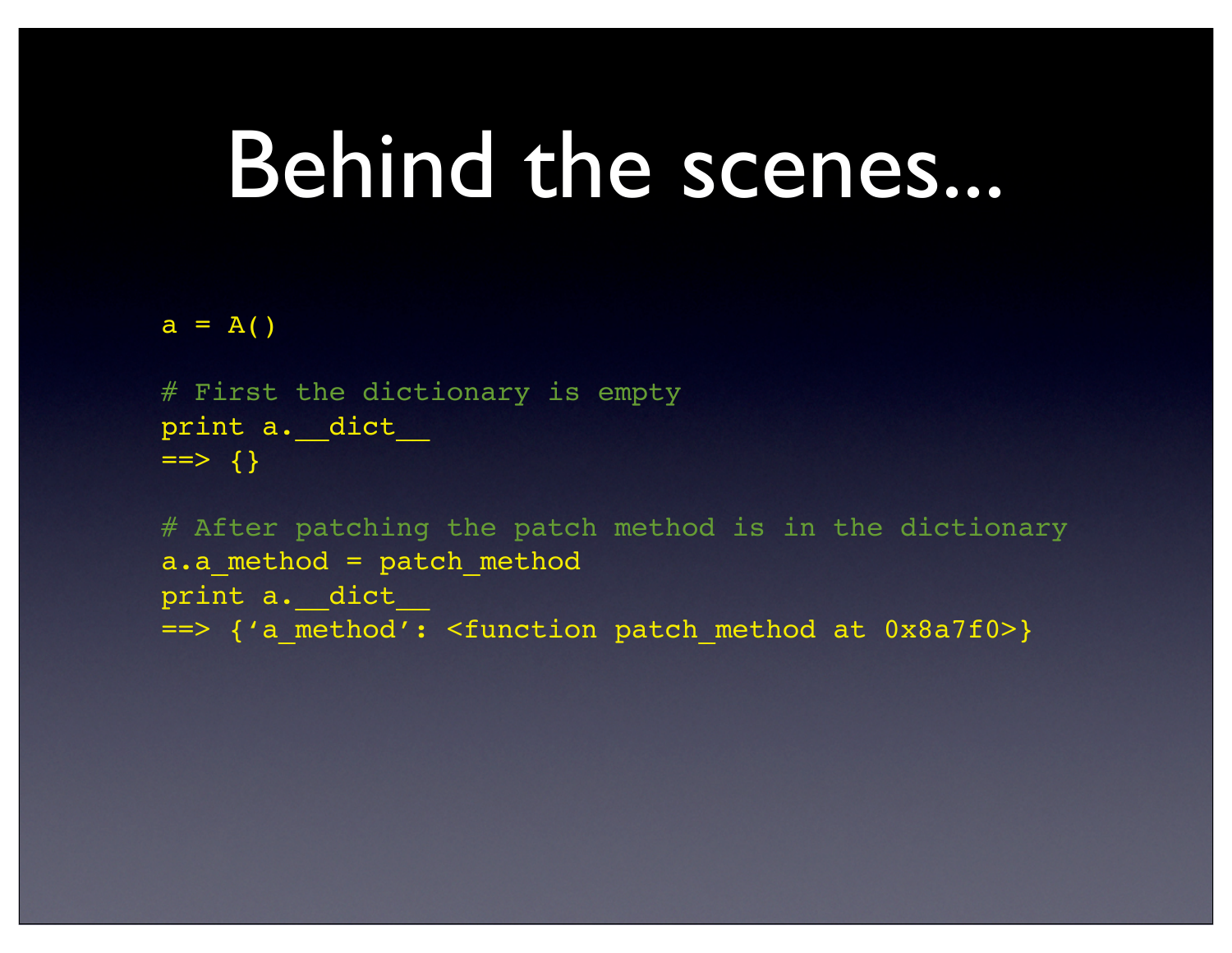#### If the dictionary was empty, how did *a\_method* get called?

• If no attribute is found in dict, the attribute is pulled from the class dictionary

# The class dictionary on the class A. dict

 $a = A()$ 

# The class dictionary as seen by the object a.\_class\_\_.\_dict\_\_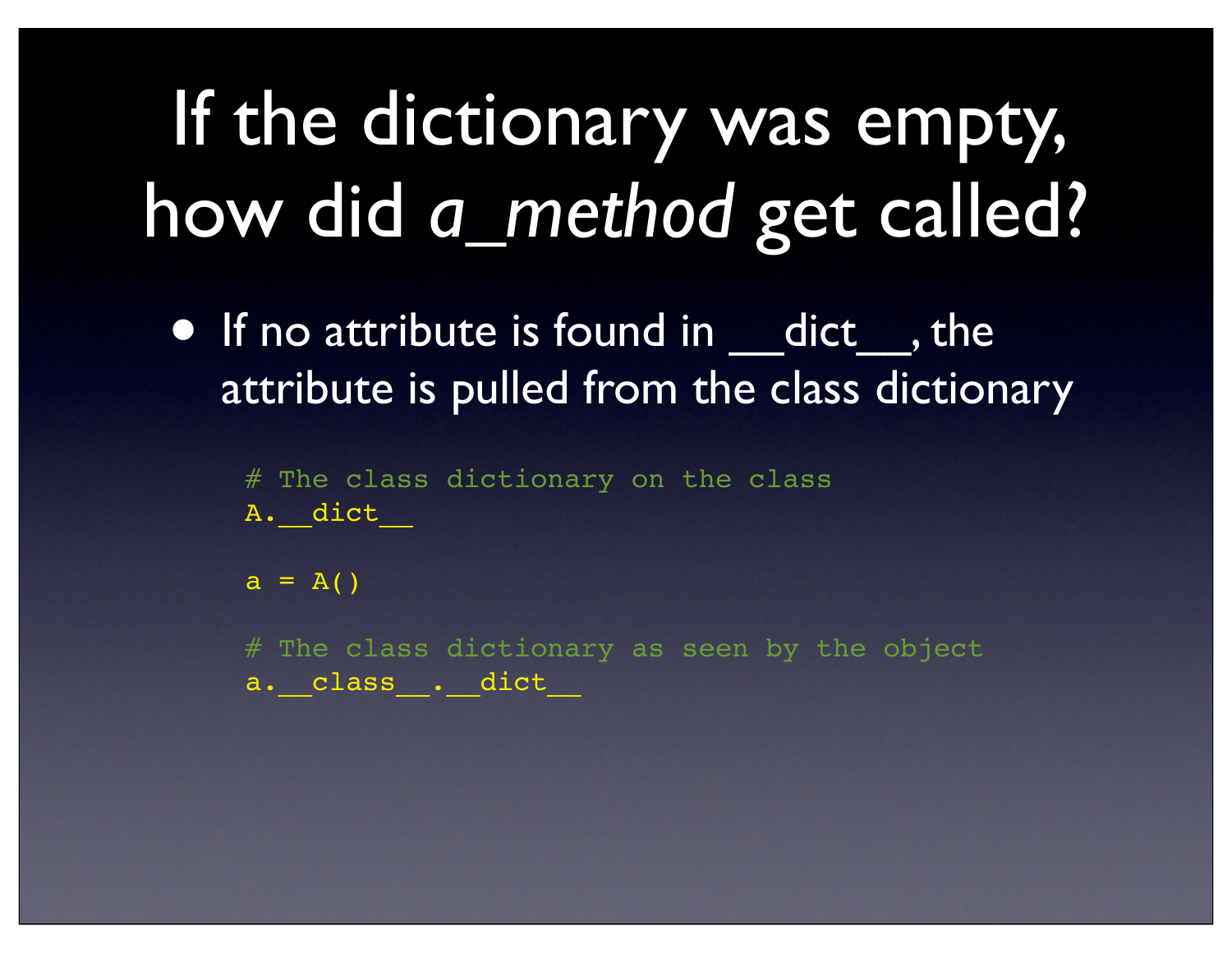#### The *\_\_class\_\_* variable is also assignable • That means we can change an object's class

at runtime

```
class B(object):
   def b_method(self):
     print "I am a B object!"
```

```
a = A()a.a method() # This works, a is an A
```
# Change the class!  $a.$  class  $=$  B

a.b method()  $#$  This works, a is now a B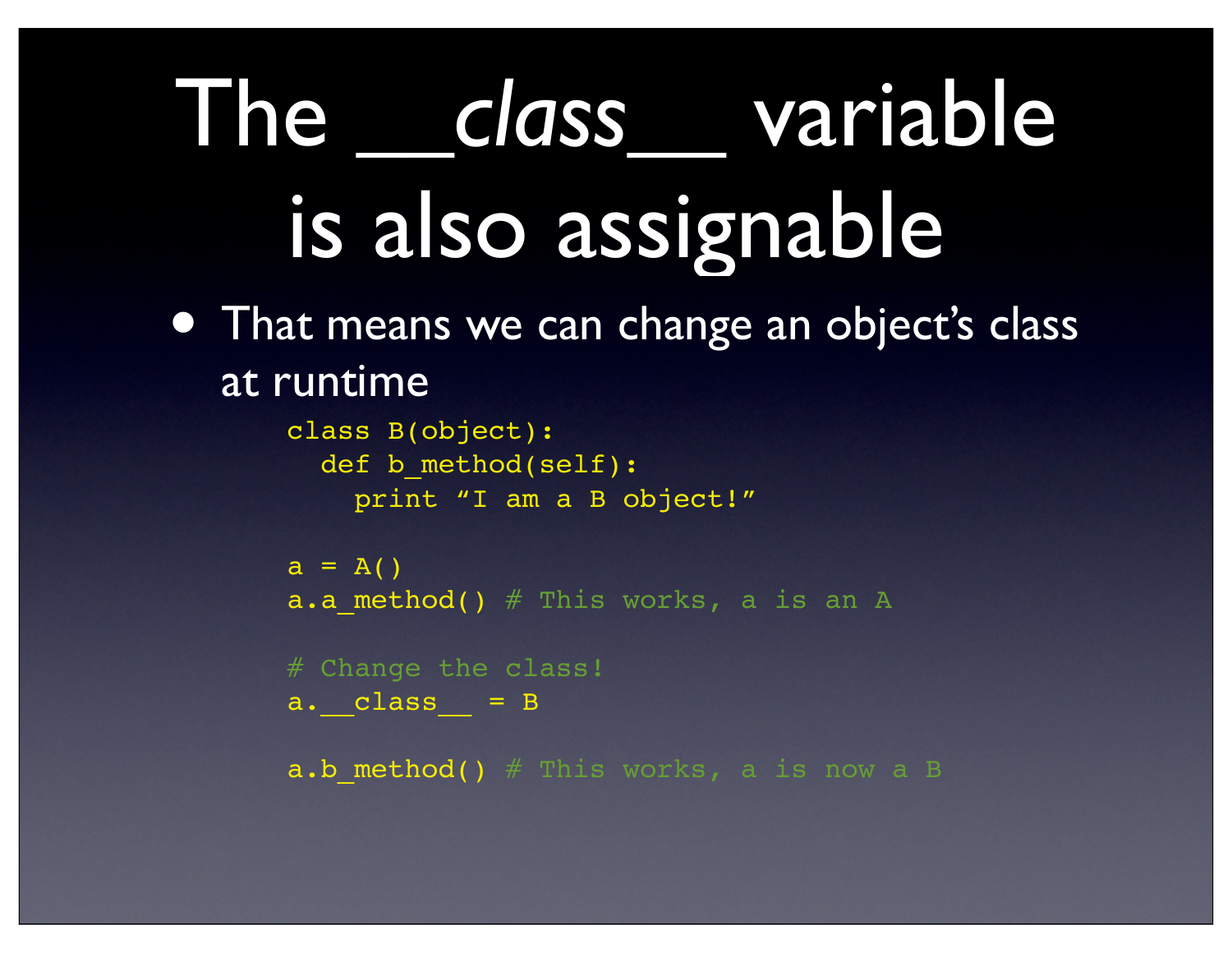## You can also create a class programatically

# Normal way to define a class class MyClass(object): def my meth(self): print "whatever"

# Programatic way to create a class: def my meth(self): print "whatever"

```
MyClass = type(
   "MyClass", (object,), {"my_meth": my_meth})
```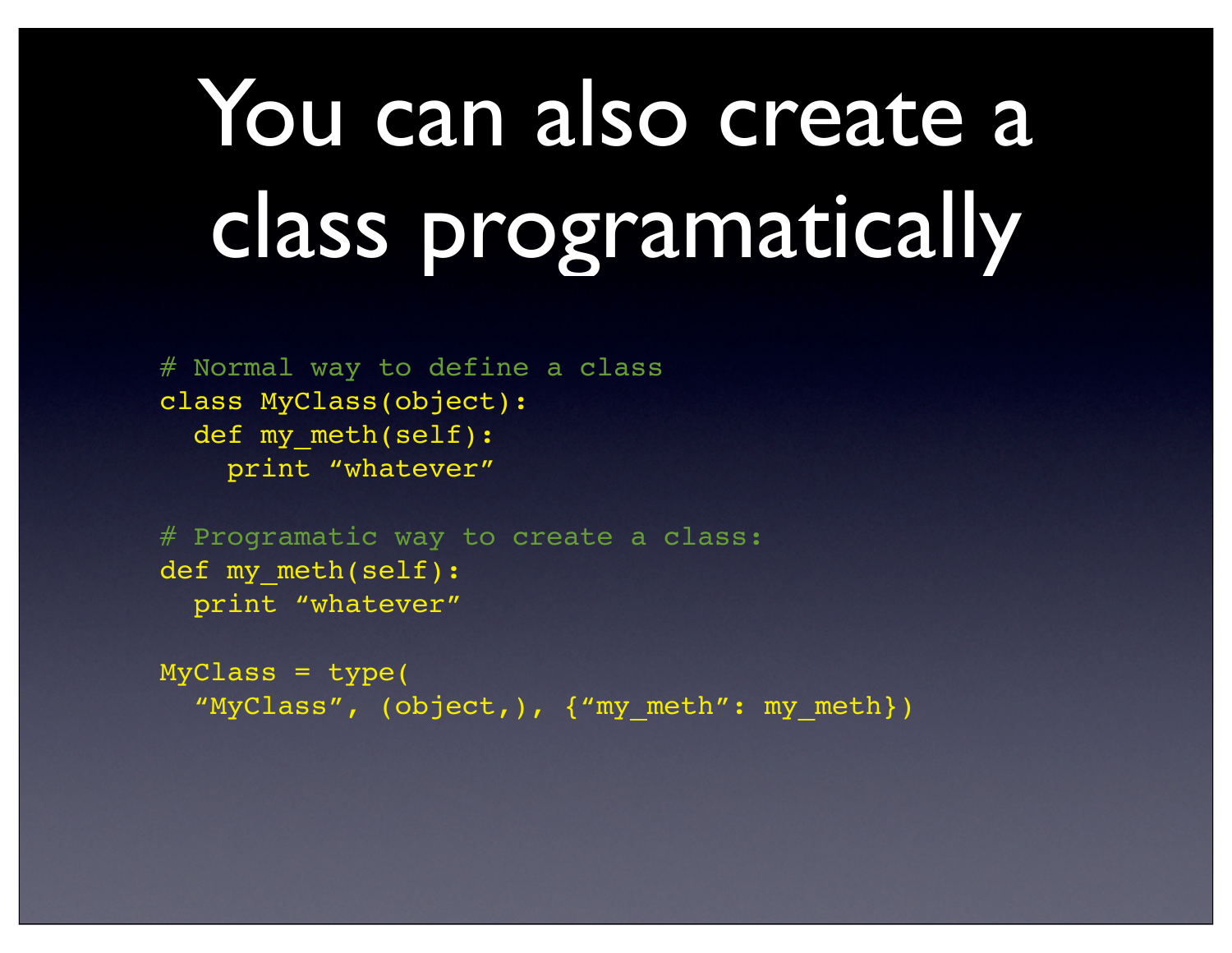#### Basically...

- Almost everything in Python is exposed as an object
- Almost everything you can modify *syntactically* can be modified *programatically*
- Almost nothing is hidden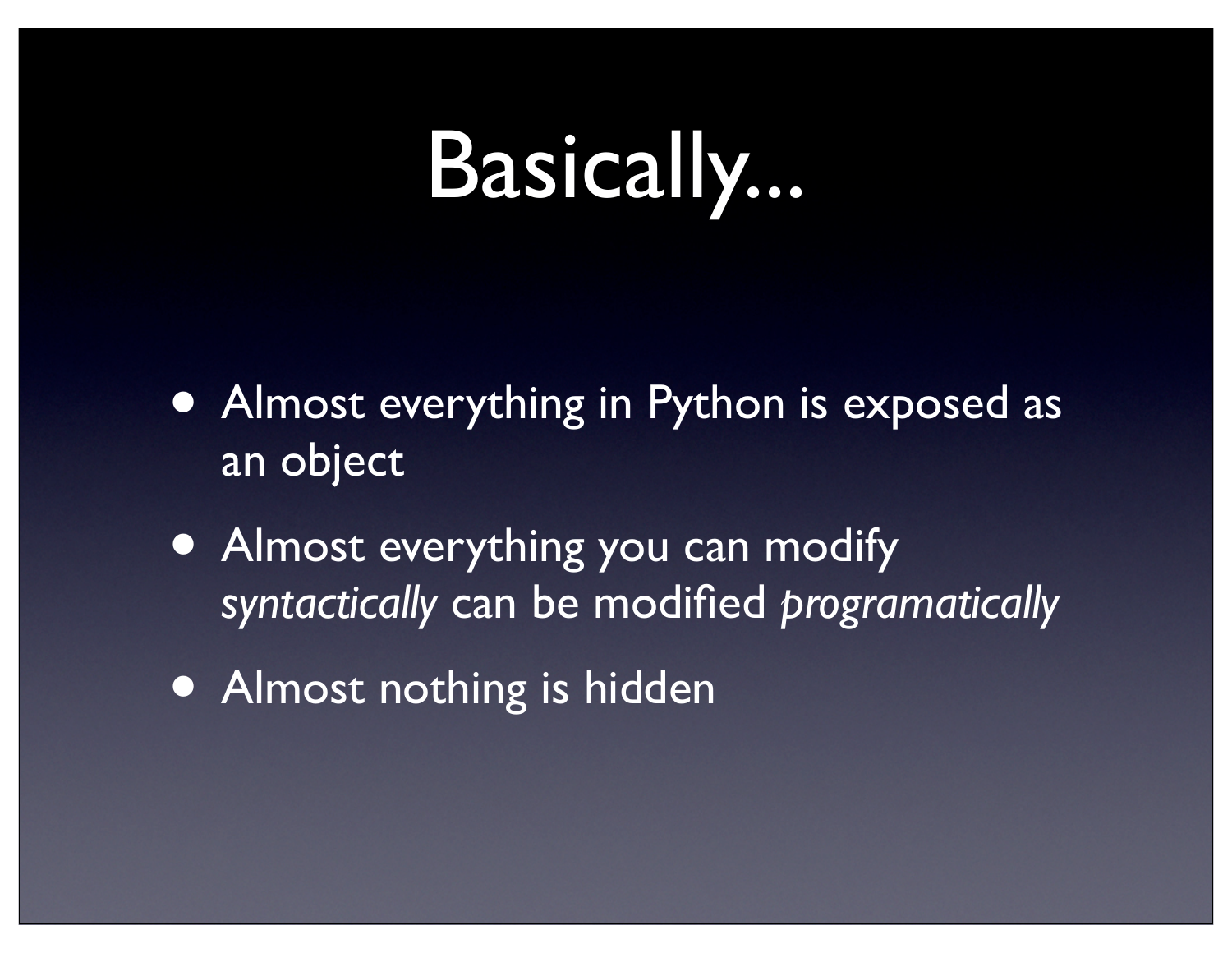#### Abusing the Stack

- Exception objects have a stack which is used to print debugging information
- But you can abuse it and play with the variables in your caller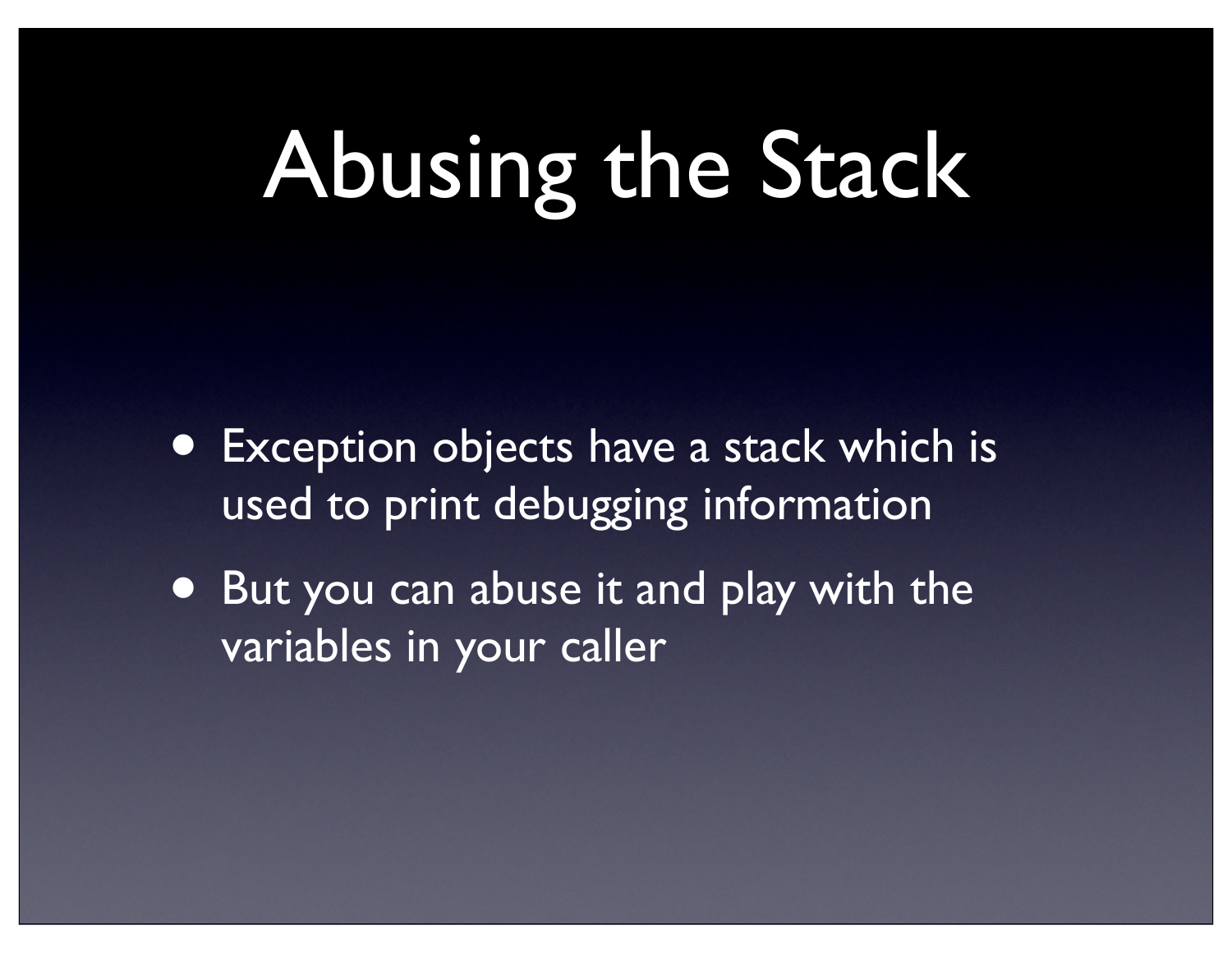#### Mess with a caller's variables

import sys

```
def print_x():
   x = ["everything is normal"]
  mess with caller()
   print x[0] 
def mess with caller():
  try:
     raise RuntimeException()
   except:
    e, b, t = sys.exc_info()ldict = t.tb frame.f back.f locals
    ldict['x'][0] = "message up"
```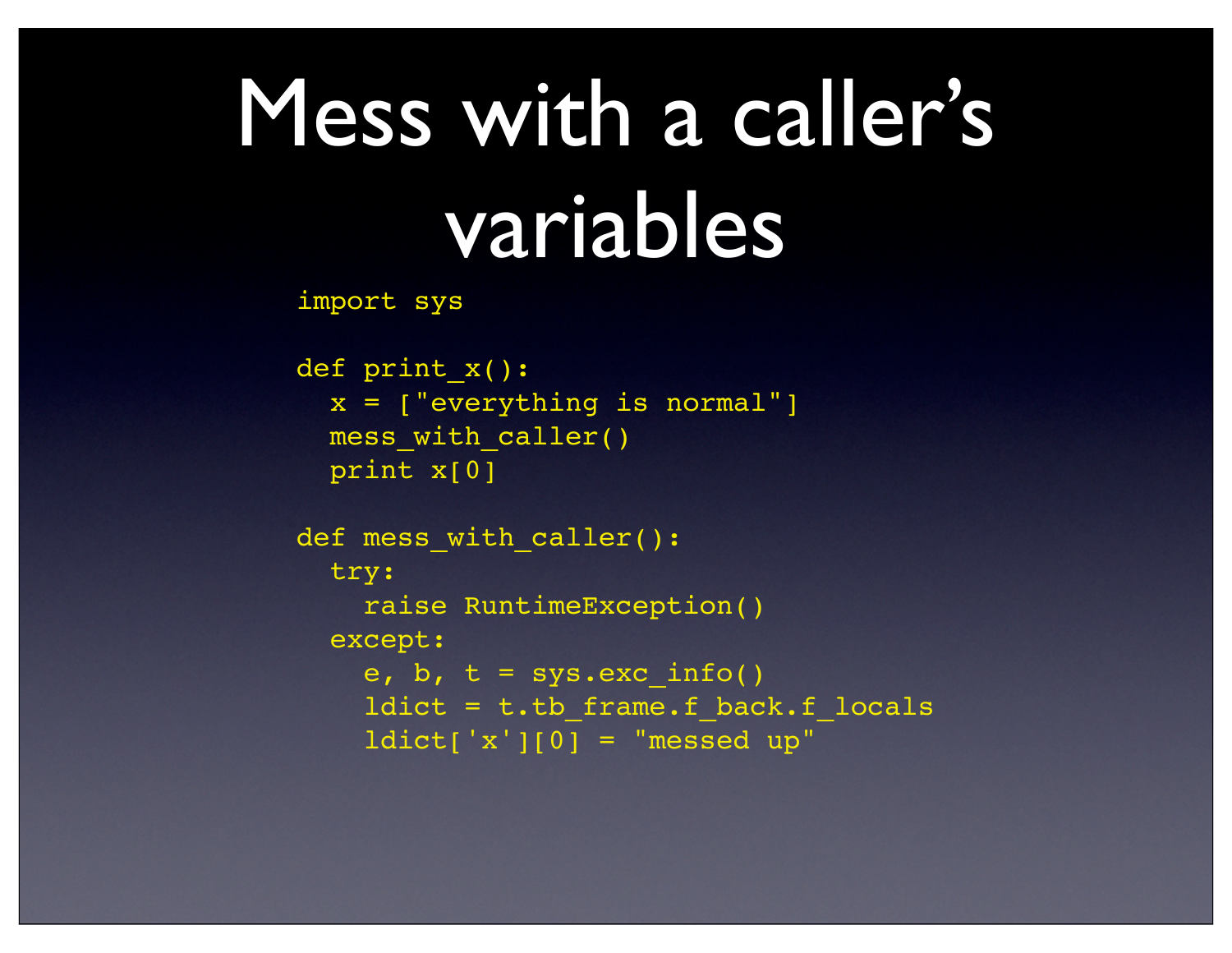#### Benefits of this stuff

- If your code breaks you can explore it
- You can see how the interpreter is working from the code itself. You don't need C.
- It's like seeing the gears turning inside your program.